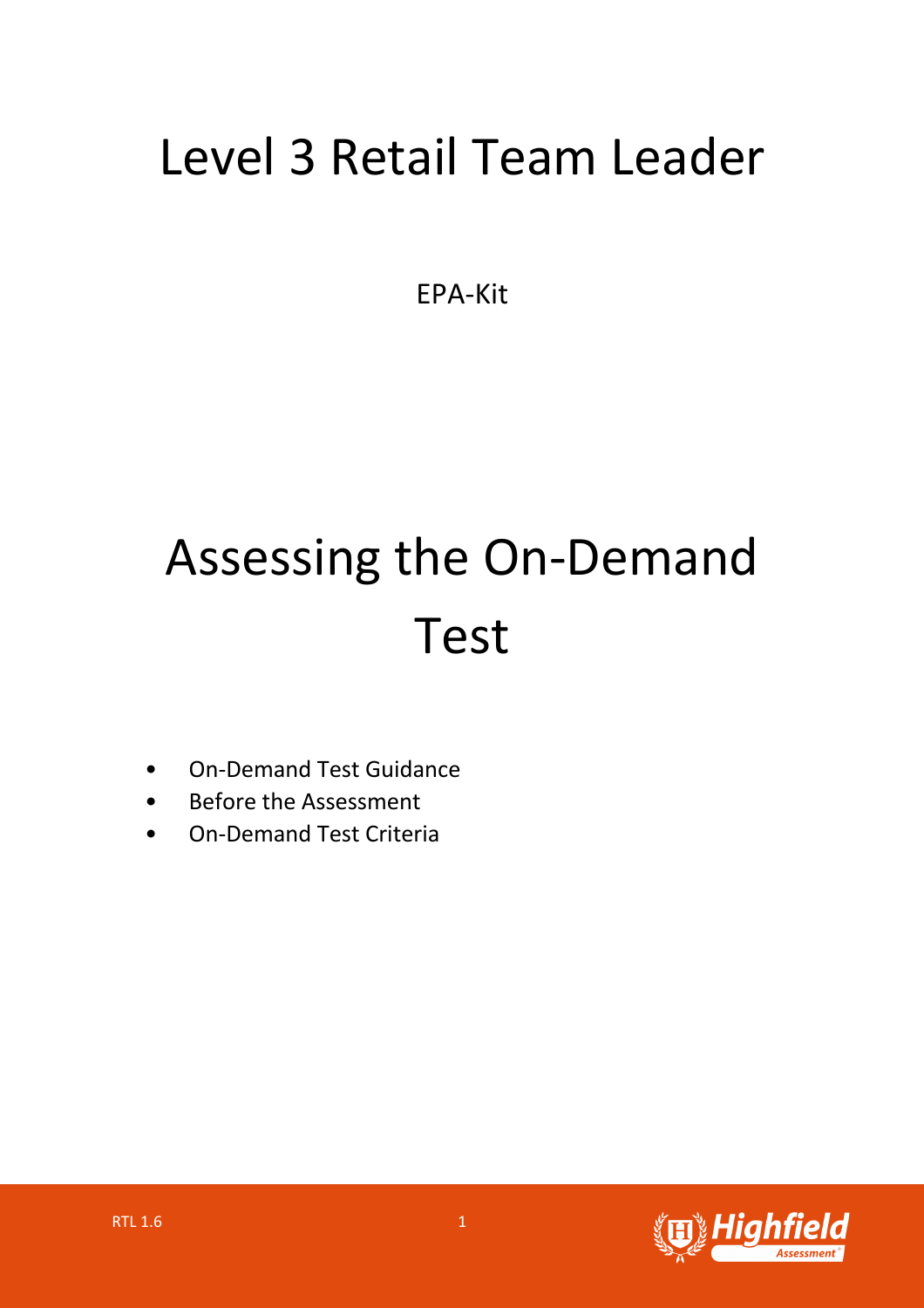#### **The On-Demand Test - guidance**

The following knowledge areas of the retail team leader standard will be assessed by a 60-minute on-demand test. The apprentice will be given 5 minutes to read the question paper before attempting to provide any answers, so in total the examination will last 65 minutes. The on-demand test consists of 40 questions with the pass mark being 60% (24 out of 40).

The test has been broken down into 5 sections as shown below.

The topics covered within the test are listed below:

- Financial
- Communication
- Merchandising
- Stock
- Developing self and others
- Team performance
- Legal and governance
- Diversity

In each paper, questions will cover each of the areas above, however not every aspect of every area will be covered in every test. The individual marking sections are detailed in the table below:

| Areas of the standard to be covered | Approximate percentage of questions in the<br>test |  |
|-------------------------------------|----------------------------------------------------|--|
| Financial                           | 30                                                 |  |
| <b>Stock</b>                        |                                                    |  |
| Communication                       | 15                                                 |  |
| Merchandising                       | 15                                                 |  |
| Developing self and others          | 20                                                 |  |
| Team performance                    |                                                    |  |
| Legal and governance                | 20                                                 |  |
| Diversity                           |                                                    |  |

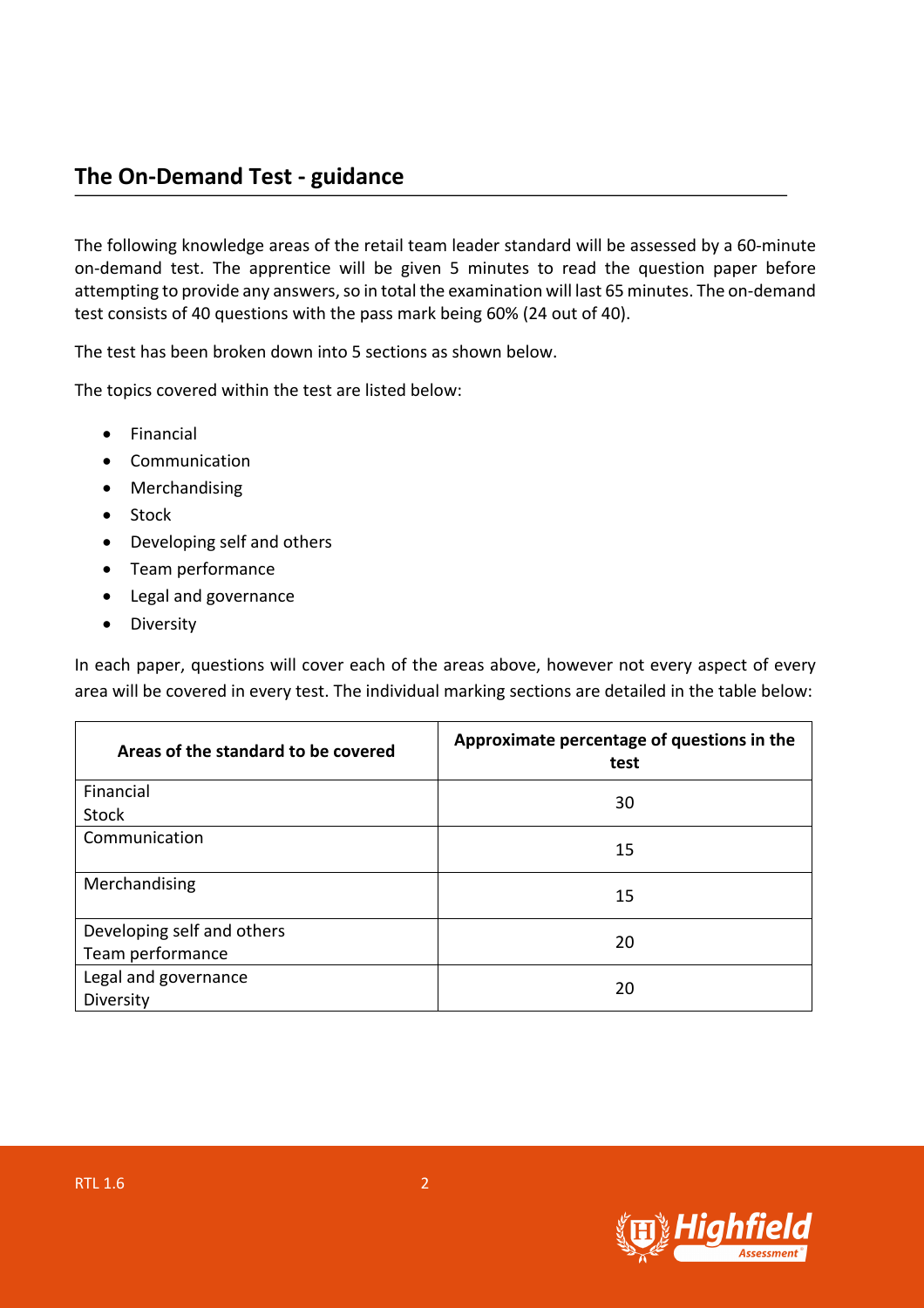#### **Before the assessment**

- While on-programme, the employer/training provider should brief the apprentice on the areas to be assessed by the on-demand test.
- In readiness for end-point assessment, the apprentice should complete a sample test. This can be found at the end of this section of the EPA kit.

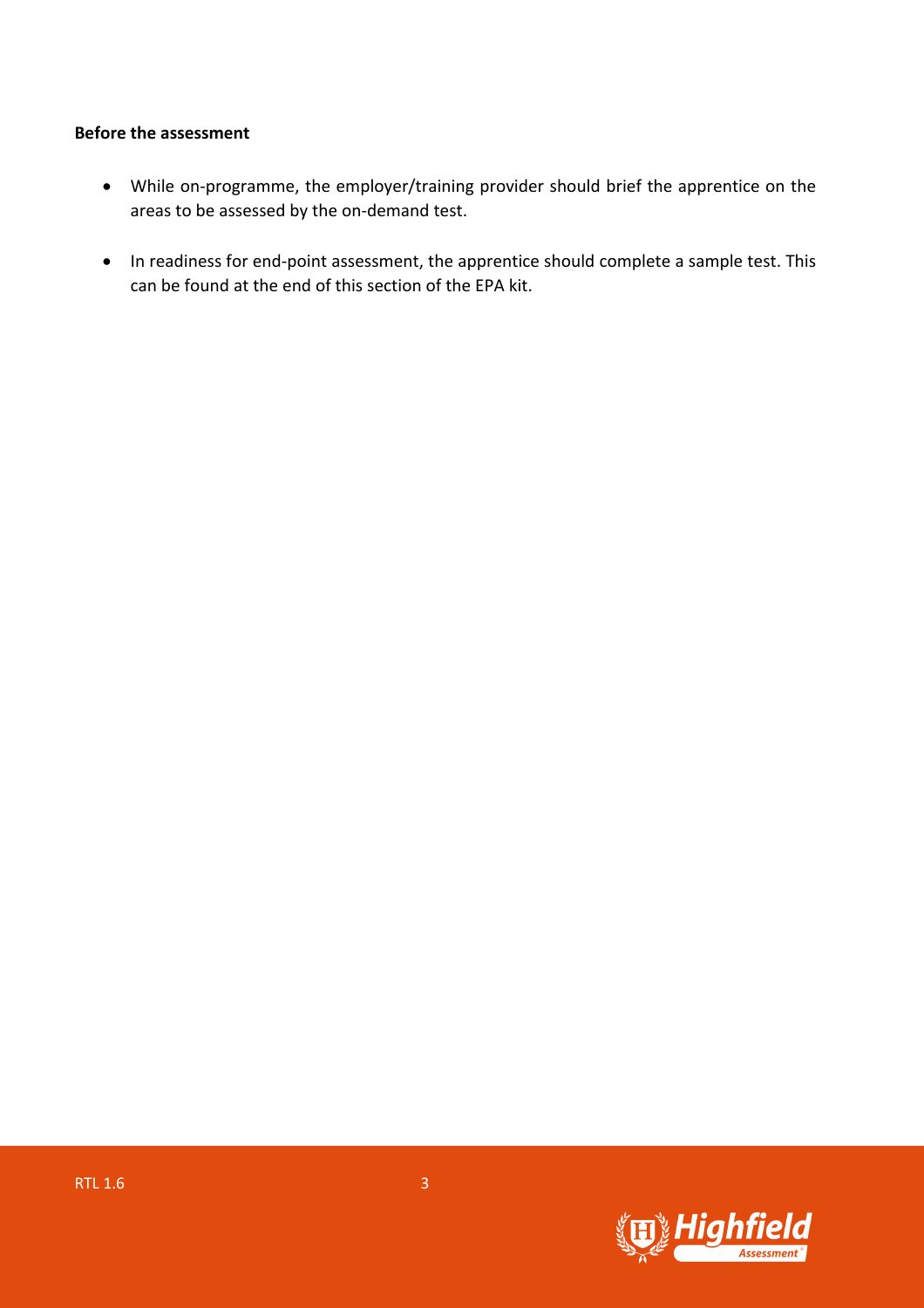### **On-demand test criteria**

| The apprentice will             | Criteria covered in the on-demand test |                                                  |
|---------------------------------|----------------------------------------|--------------------------------------------------|
|                                 |                                        | <b>Financial</b>                                 |
| Understand how own actions      | FN1                                    | Principles of establishing, monitoring and       |
| and those of the team can       |                                        | reviewing sales targets                          |
| contribute to the overall       | FN <sub>2</sub>                        | Key costs for a retail team, including fixed and |
| financial performance of the    |                                        | variable, stock, staff and overheads             |
| business by increasing sales    | FN3                                    | Turnover, gross and net profit                   |
| e.g. through product            | FN4                                    | Ways to minimise costs and wastage               |
| positioning, and minimising     | FN <sub>5</sub>                        | VAT                                              |
| costs through effective stock   |                                        |                                                  |
| control and prevention of theft |                                        |                                                  |

The following pages include the criteria that are covered by the on-demand test.

| The apprentice will                                                                                                                    | Criteria covered in the on-demand test                |                                                                                                                                                                                                                                        |
|----------------------------------------------------------------------------------------------------------------------------------------|-------------------------------------------------------|----------------------------------------------------------------------------------------------------------------------------------------------------------------------------------------------------------------------------------------|
|                                                                                                                                        |                                                       | <b>Communications</b>                                                                                                                                                                                                                  |
| Understand how to support<br>effective communication,<br>quickly determining the<br>situation and needs of<br>individuals and how to   | CO <sub>1</sub><br>CO <sub>2</sub>                    | The variety of methods of communication<br>available and how to use these effectively<br>depending on the situation and audience<br>Verbal/non-verbal/written, face to face, on-line,<br>via telephone, brand standard/corporate image |
| respond in the most<br>appropriate way using a<br>variety of techniques and<br>methods, for example face to<br>face and/or remotely to | CO <sub>3</sub><br>CO <sub>4</sub><br>CO <sub>5</sub> | How to establish the needs of individuals (team<br>members and customers)<br>Principles of active listening<br>The importance of feedback                                                                                              |
| include on-line                                                                                                                        |                                                       |                                                                                                                                                                                                                                        |

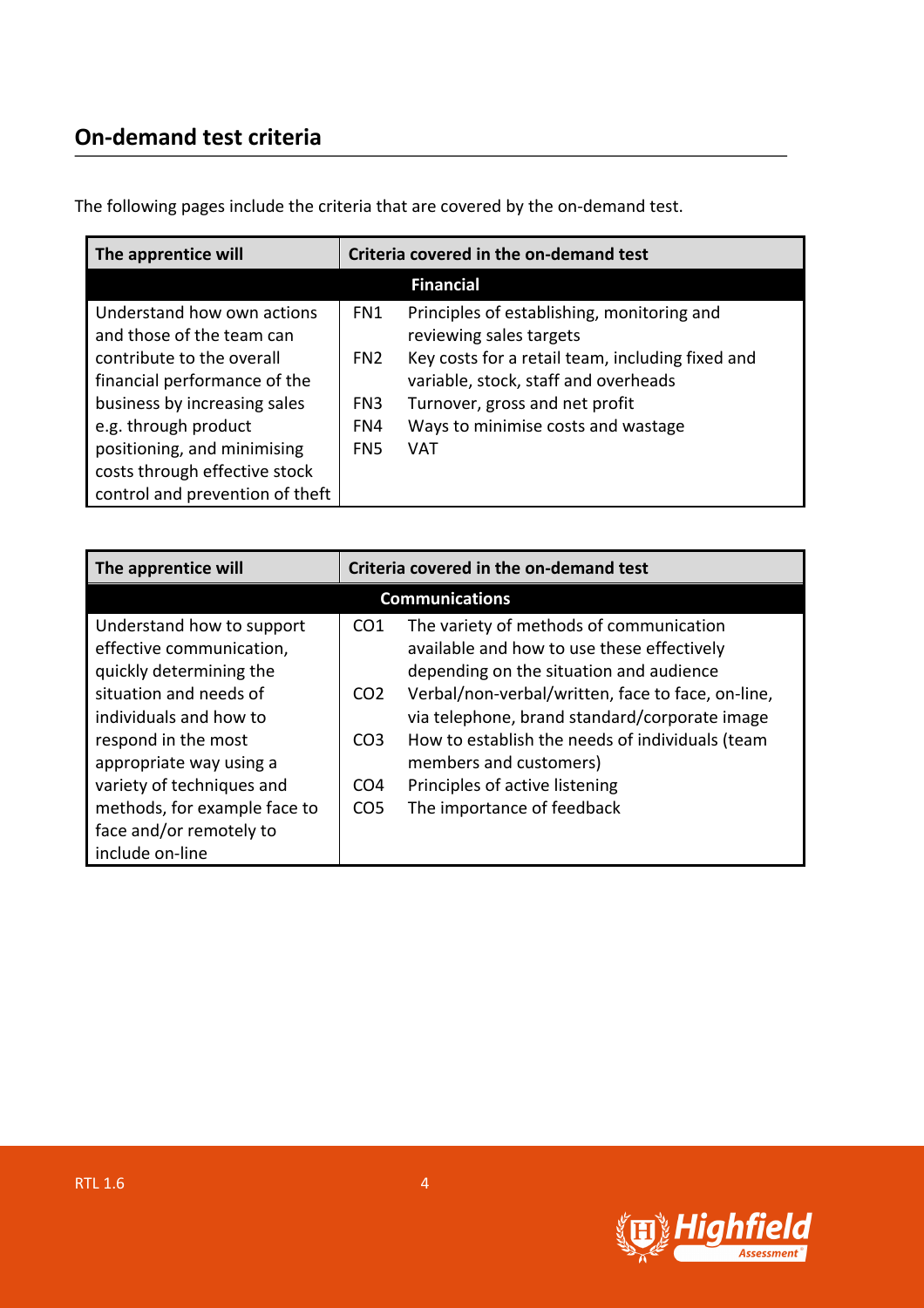| The apprentice will                                                                                                                                                                       | Criteria covered in the on-demand test |                                                                                                                                                                        |
|-------------------------------------------------------------------------------------------------------------------------------------------------------------------------------------------|----------------------------------------|------------------------------------------------------------------------------------------------------------------------------------------------------------------------|
| <b>Merchandising</b>                                                                                                                                                                      |                                        |                                                                                                                                                                        |
| Know methods of<br>merchandising throughout the<br>retail operation, including<br>point of sale, the retail<br>calendar and local needs e.g.<br>geographical, topical or<br>weather based | ME1<br>ME <sub>2</sub><br>ME3<br>ME4   | Key principles of the retail calendar<br>Principles of merchandising<br>How local needs can influence merchandising<br>The importance of following merchandising plans |

| The apprentice will              | Criteria covered in the on-demand test |                                                    |
|----------------------------------|----------------------------------------|----------------------------------------------------|
|                                  |                                        | <b>Stock</b>                                       |
| Understand the principles of     | ST <sub>1</sub>                        | The principles of stock control                    |
| stock control from sourcing to   | ST <sub>2</sub>                        | The stock journey, from supply to sale             |
| sale/supply. Understand the      | ST <sub>3</sub>                        | Why storage conditions are important for effective |
| management of stock levels,      |                                        | stock control                                      |
| security, restrictions (e.g. age | ST <sub>4</sub>                        | How to manage stock levels                         |
| restricted products), wastage    | ST <sub>5</sub>                        | Legal requirements relating to stock control,      |
| and effective systems for        |                                        | movement and sale (e.g. age restricted, fireworks) |
| recording them                   |                                        |                                                    |

| The apprentice will                                                                                                                                                                                                                                                                                                  | Criteria covered in the on-demand test                                                                                                                                                                                   |  |
|----------------------------------------------------------------------------------------------------------------------------------------------------------------------------------------------------------------------------------------------------------------------------------------------------------------------|--------------------------------------------------------------------------------------------------------------------------------------------------------------------------------------------------------------------------|--|
|                                                                                                                                                                                                                                                                                                                      | <b>Developing Self and Others</b>                                                                                                                                                                                        |  |
| Understand the knowledge,<br>skills and behaviours required<br>of self and others to develop a<br>high performing team in the<br>business. Understand team<br>dynamics and the importance<br>of enabling team members to<br>appreciate their role in the<br>wider organisation and in<br>meeting business objectives | Team dynamics<br>DS1<br>Performance reviews, SMART planning and target<br>DS <sub>2</sub><br>setting to meet team and individual objectives<br>Motivation and monitoring of team members to<br>DS3<br>achieve objectives |  |